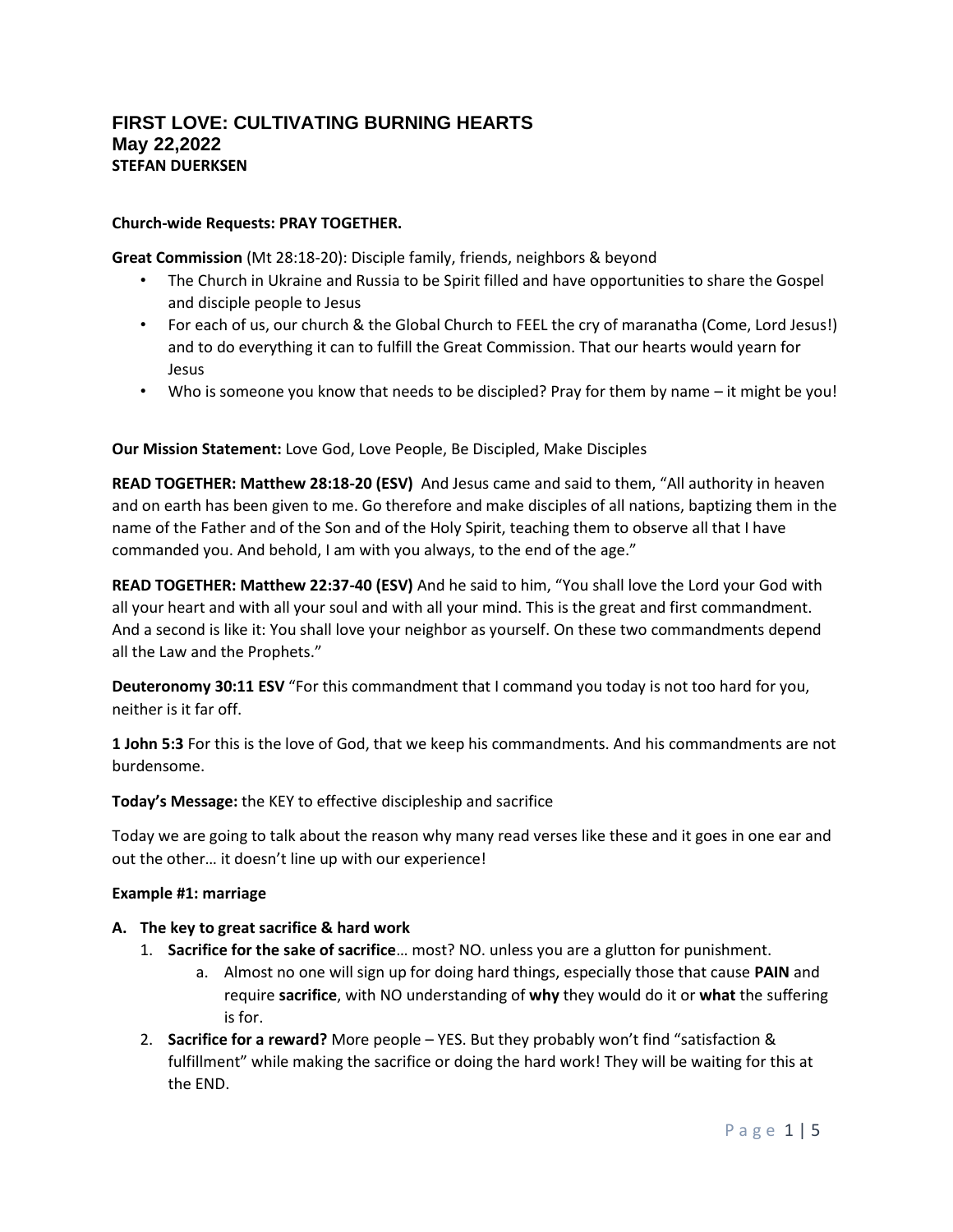a. **Example**: how many people try "New Years Resolutions" with exactly this intent. They are looking at some future goal they want… weight loss, more joy, feel better, improve this area or that area of life…. and yet? MOST FAIL.

## **You see, there's a THIRD scenario for empowering people to do HARD THINGS:**

### **3. Sacrifice for the sake of LOVE. Possible, natural, and "worth it"!**

- a. Of course, you still might love the rewards as well!
- b. But your primary reason for DOING isn't reward… it's LOVE & PASSION.
- c. When you fall in love or find something you are passionate about? Almost if not everyone –**will sacrifice BIG things for the sake of that passion!**
	- i. Free time, relationships, money and MORE. They sacrifice thought life, direction in life and give up GOOD things in pursuit of their PASSION. And despite doing all of these impossibly hard things? They will declare that they find DEEP satisfaction and fulfillment in their lives!

**Example # 2:** hockey players sacrifice money, time, relationships, and endure pain! Why? The LOVE OF THE GAME

That brings us back to where we started… our **Mission Statement**. **Love God, Love People, Be Discipled, Make Disciples. What is the KEY to being effective in our mission?**

#### **B. FIRST LOVE: the KEY to effective discipleship is burning hearts**

**Yet, if we embrace the mission without embracing the PERSON first, we will miss the entire point!**

#### **I have often said – LOVE GOD = OBEY GOD**

**John 14:15 (ESV)** "if you love me, you will obey my commands."

**1 John 5:3 (ESV)** For this is the love of God, that we keep his commandments. And his commandments are not burdensome.

- How many Christians start out fired up and end up burnt out?
- How many Christians don't even engage in the Mission given by Jesus?
- How many Christians feel like they are always giving until there is nothing left?
- Struggle with believing that God only loves them when they are DOING good things?
- Or, are consumed with the passions of this world and have nothing left to give the Lord?
- Why is this? When Jesus said his commandments were NOT burdensome?

Ill tell you one BIG REASON – we start with DOING before KNOWING GOD

**John 5:39-40 (ESV)** search the Scriptures because you think that in them you have eternal life; and it is they that bear witness about me, yet you refuse to come to me that you may have life.

**I am not saying this is every believer** – no! But I feel God is calling us to **FIRST LOVE** as we commit to his MISSION.

**Everything we DO in the Christian life is** supposed to be as a **RESPONSE to GOD's LOVE** for us.

**1 John 4:19 (ESV)** We love because he first loved us.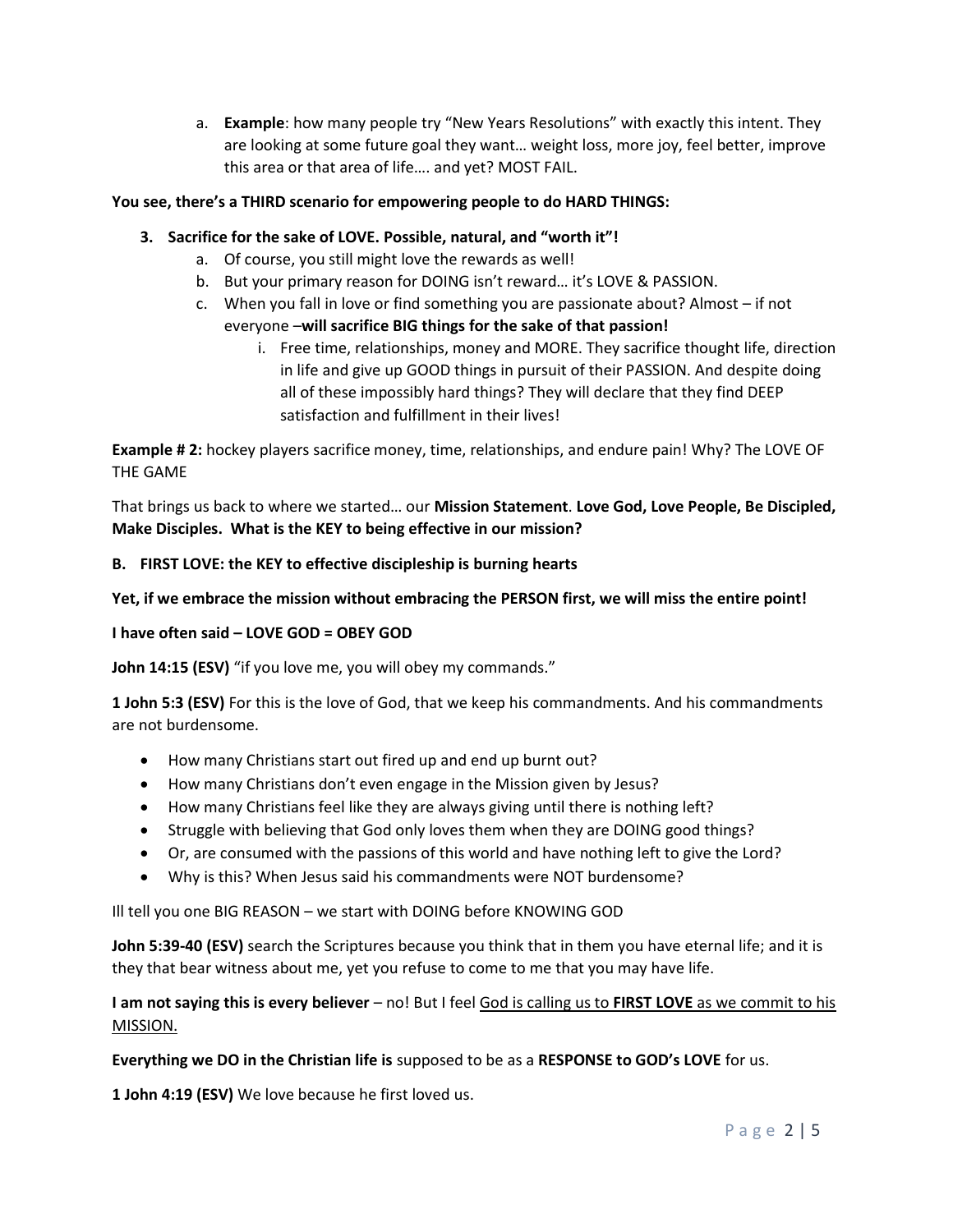**John 14:15 (ESV)** "if you love me, you will obey my commands."

**Love and obedience are not synonyms**. It is better to think of them as **cause and effect**. You can OBEY and have ZERO LOVE in your heart. But you CANNOT LOVE and refuse to OBEY.

We err BIG TIME when we assume that all God wants is our OBEDIENCE so that we can go to HEAVEN!

**Example #1: MARRIAGE** – would you want to marry someone who didn't love you. They just agreed to marry you because of the benefits of marriage? So they promised to OBEY the 'marriage vows" simply to receive the benefits you offered them.

#### **Jesus is JEALOUS for our LOVE & AFFECTION!**

**WE ERR:** when we talk only about the **BENEFITS** of following JESUS and **HEAVEN** as a place where WE **WILL BE HAPPY.** 

**Which is why we start in the MIDDLE circle!**



We start with JESUS – he is the beginning and the end – he is the eternal one!

#### **KNOWING HIM IS THE HIGHEST GOAL & REWARD**

**This is why the key to effective discipleship** Is a BURNING HEART FOR JESUS – a heart that is in LOVE WITH HIM.

**And EFFECTIVE discipleship? ALWAYS leads people to Jesu**s… to gaze upon his beauty and majesty… to encounter Him… to know him… love him… worship him… AND obey him…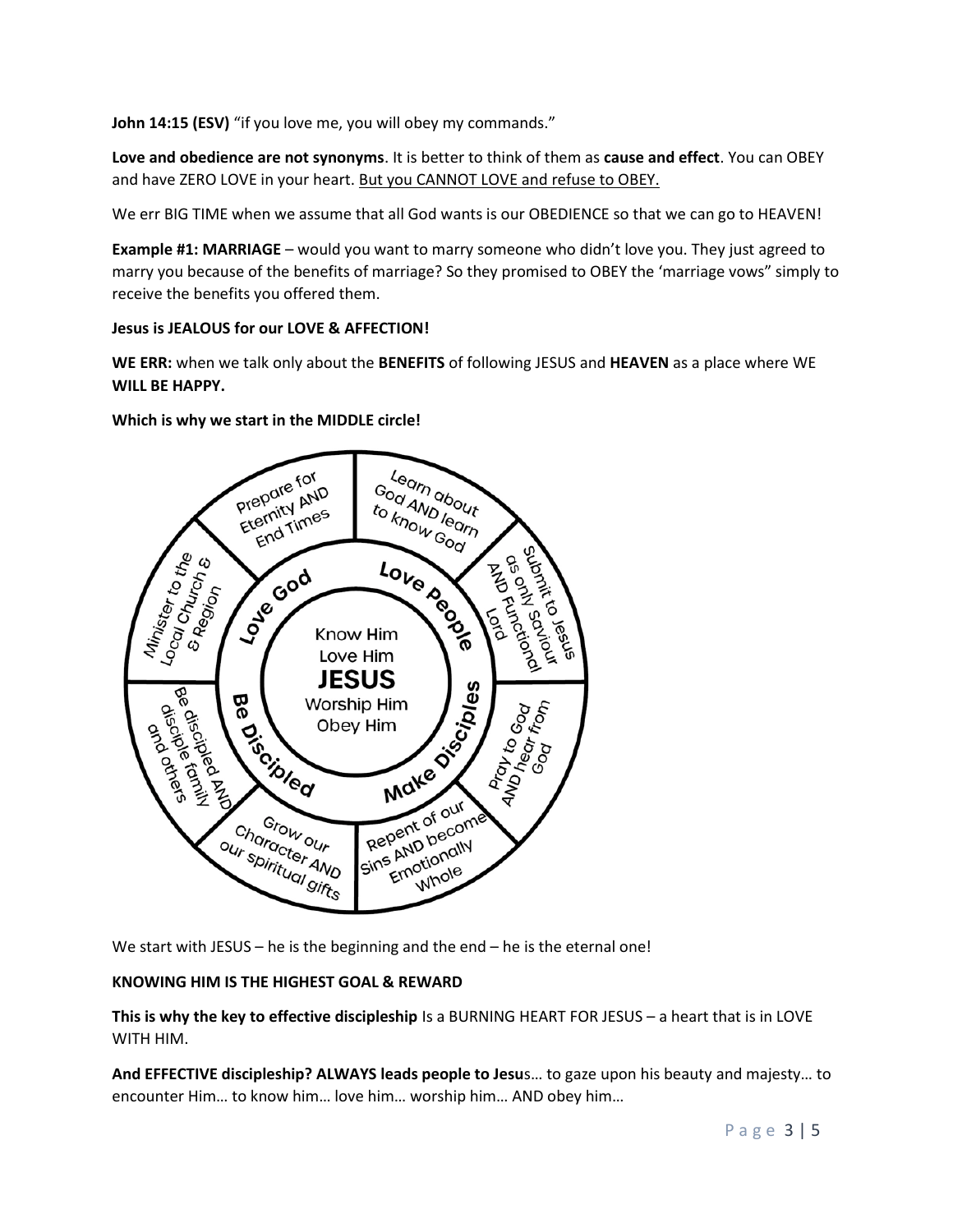**Discipleship Target: If we do not start in the MIDDLE! Addressing our hearts** – we are setting ourselves up for **burn out**, **legalism**, **disappointment**, **disillusionment**, **religion** and possibly **worse**!

## **Matthew 7:21-23 (ESV)**

"Not everyone who says to me, 'Lord, Lord,' will enter the kingdom of heaven, but the one who does the will of my Father who is in heaven. On that day many will say to me, 'Lord, Lord, did we not prophesy in your name, and cast out demons in your name, and do many mighty works in your name?' And then will I declare to them, 'I never knew you; depart from me, you workers of lawlessness.'

### **Look what Jesus said to the Church of Ephesus**

**Revelation 2:2:2-5 (ESV)** 'I know your works, your toil and your patient endurance, and how you cannot bear with those who are evil, but have tested those who call themselves apostles and are not, and found them to be false. I know you are enduring patiently and bearing up for my name's sake, and you have not grown weary. But I have this against you, that you have abandoned the love you had at first. Remember therefore from where you have fallen; repent, and do the works you did at first. If not, I will come to you and remove your lampstand from its place, unless you repent.

# **Just like in Marriage, our love can grow cold if we do not do the work on growing our love & relationship**

# **Jesus is calling us to FIRST LOVE. And he is faithful to stoke the flames of our heart IF we come to him with a desire to KNOW HIM.**

We are going to spend the next few weeks talking about how we CULTIVATE A BURNING HEART.

#### **C. Putting faith into practice:**

- 1. Can you think of one thing in your life that you love and are passionate about? Why do you love it? Do you find it difficult to spend time and money on your passion? E.g. movies, sports, friendships, art, hobbies, exercise, giving gifts to others, etc.
- 2. How would you say your current level of passion and love for Jesus ranks? 1-10 why?
- 3. **Commit: set aside 60 minutes** this week to spend time with Jesus. Bring your physical Bible, journal, pen.
	- a. **FAST**: to find the time consider FASTING from something you LOVE to do to make space for Jesus.
	- b. **PRAY**: Tell Jesus you want to know him. Personally. Tell him you want a burning heart. Be willing to put aside anything he impresses on you.
	- c. **SING**: Pick your favorite two worship songs. And sing them! With all your heart to Jesus.
	- d. **READ**: Romans 8 (entire thing)
	- e. **JOURNAL**: Rom 8 is split into three segments. Write down what stands out to you in each segment.
		- i. What did you learn about God?
		- ii. What did you learn about God's heart towards you?

**REMEMBER THIS**: we have a part to play in cultivating a burning heart – BUT – ultimately this is something that the Holy Spirit does within us. This is NOT another thing you add to your "to do" list.

#### **MARANATHA!! Come, Lord come!**